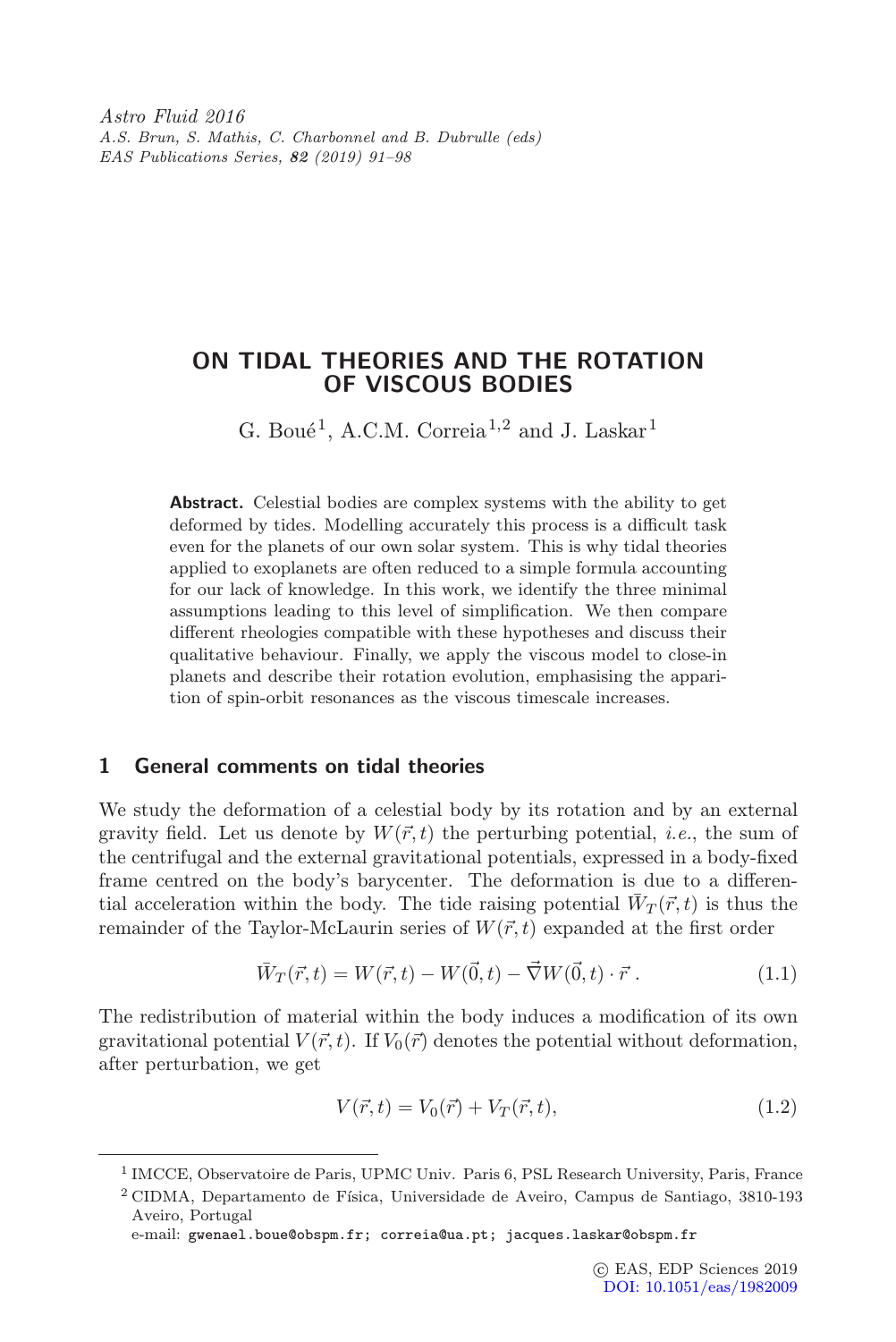

Fig. 1. Illustration of the system with the spheres of radius  $R$  and  $R_0$  involved in the calculation of the tidal equation.

where  $V_T(\vec{r}, t)$  is the tidal potential. In a very general fashion, the tidal mechanism is described by a functional equation

<span id="page-1-0"></span>
$$
V_T = K(\bar{W}_T) \tag{1.3}
$$

where  $K$  is an operator which depends only on the composition and on the physical properties of the body. A common assumption is to consider that  $K$  is a linear operator, meaning that the total deformation is the sum of the tidal responses to each excitation. In that case, Equation  $(1.3)$  can be rewritten as

$$
V_T(\vec{r},t) = \int K(\vec{r},\vec{r}',t,t') \bar{W}_T(\vec{r}',t') d\vec{r}' dt'. \qquad (1.4)
$$

It sounds natural to restrict the domain of integration over  $\vec{r}'$  to the volume  $\mathbb {V}$  of the body. If the body is incompressible, the integration can even be restricted to the surface ∂V without loss of information. Indeed, the centrifugal potential contains an isotropic term  $W_{\text{iso}}(\vec{r}', t')$  which has no effect if the body is incompressible, and the rest of the tide raising potential  $W_T(\vec{r}', t') = \bar{W}_T(\vec{r}', t') - W_{\text{iso}}(\vec{r}', t')$  sat-<br>infect and see counting  $\Delta W$ , and in anonymorphic finite at  $\vec{s}'$ ,  $\vec{\Delta}$ , Thus the isfies Laplace equation  $\Delta W_T = 0$  inside V and remains finite at  $\vec{r}' = \vec{0}$ . Thus the knowledge of  $W_T$  at the surface  $\partial \mathbb{V}$  of the body is sufficient to constrain  $W_T(\vec{r}', t)$ everywhere inside V. This situation corresponds to the Dirichlet problem. In practice, instead of the surface  $\partial \mathbb{V}$ , we choose a sphere S of radius R centred on the barycenter and containing the full body (see Fig. [1\)](#page-1-0). This may nevertheless not be possible if the external bodies raising the tides orbit very close to the surface. We discard this case in this study. Equivalently,  $V_T$  satisfies Laplace equation everywhere beyond the surface S and remains finite as  $\|\vec{r}\| \to \infty$ , thus we only have to determine  $V_T$  at the surface S. Hence, we define a function k such that

<span id="page-1-1"></span>
$$
V_T(R, \sigma, t) = \int k(R, \sigma, \sigma', t, t') W_T(R, \sigma', t') d\sigma' dt'
$$
 (1.5)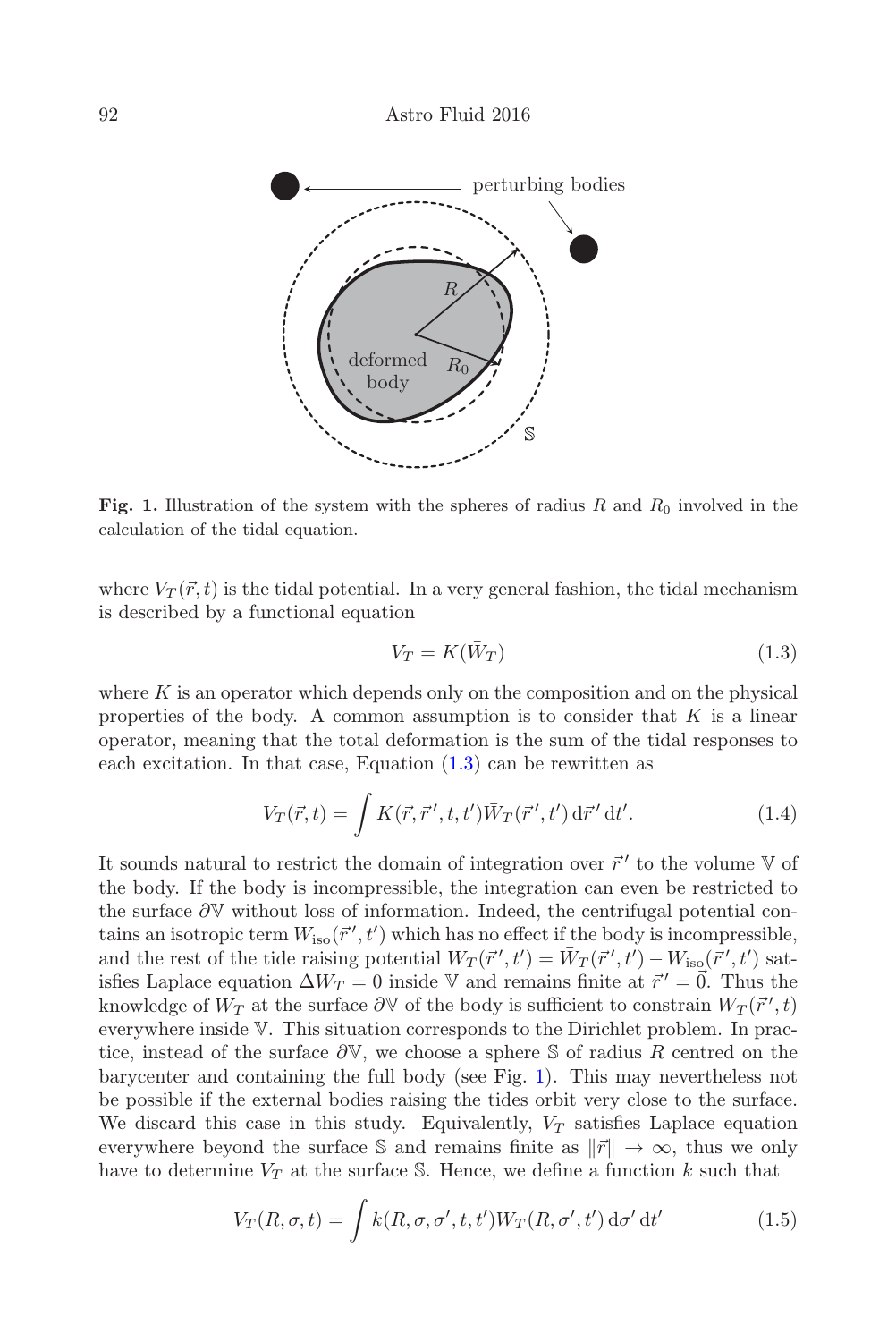<span id="page-2-0"></span>where  $\sigma = (\theta, \phi)$  are the coordinates (colatitude and longitude) of  $\vec{r}'$  on the sphere S and  $d\sigma = \sin \theta \, d\theta \, d\phi$ . To proceed, we decompose  $k(R, \sigma, \sigma', t, t')$  in spherical harmonics, i.e., we set

$$
k(R, \sigma, \sigma', t, t') = \sum_{l'=0}^{\infty} \sum_{m'= -l'}^{l'} k_{m'}^{l'}(R, \sigma, t, t') Y_{l'm'}^{*}(\sigma')
$$
  
= 
$$
\sum_{l'=0}^{\infty} \sum_{m'=-l'}^{l'} \left( \sum_{l=0}^{\infty} \sum_{m=-l}^{l} k_{mm'}^{ll'}(R, t, t') Y_{lm}(\sigma) \right) Y_{l'm'}^{*}(\sigma')
$$
(1.6)

<span id="page-2-1"></span>where  $Y^*_{l'm'}(\sigma')$  denotes the complex conjugate of the spherical harmonic  $Y_{l'm'}(\sigma')$ . We also expand  $V_T$  and  $W_T$  in spherical harmonics as

$$
V_T(R, \sigma, t) = \sum_{l=0}^{\infty} \sum_{m=-l}^{l} V_{lm}(R, t) Y_{lm}(\sigma),
$$
\n(1.7)

$$
W_T(R, \sigma', t') = \sum_{l'=2}^{\infty} \sum_{m'= -l'}^{l'} W_{l'm'}(R, t') Y_{l'm'}(\sigma'). \qquad (1.8)
$$

The tide raising potential  $W_T$  contains only harmonics of degree  $l' \geq 2$  because of its definition (Eq.  $(1.1)$ ). Substituting expressions  $(1.6)$ – $(1.8)$  into Equation  $(1.5)$ , we obtain

$$
V_{lm}(R,t) = \sum_{l'=2}^{\infty} \sum_{m'= -l'}^{l'} \int k_{mm'}^{ll'}(R,t,t') W_{l'm'}(R,t') dt'.
$$
 (1.9)

This equation is not satisfying because the radius  $R$  is arbitrary. To define a unique function  $k_{mm'}^{ll'}(t, t')$ , we make use of the radial dependence of  $V_{lm}(R, t)$  and  $W_{lm}(R, t')$ . Because they both satisfy Laplace equation and remain finite when  $R \to \infty$  and  $R \to 0$  respectively, in the vicinity of S they behave as

$$
V_{lm}(R,t) \propto R^{-(l+1)}, \qquad W_{lm}(R,t') \propto R^l,
$$
\n(1.10)

which implies that  $k_{mm'}^{ll'}(R, t, t') \propto R^{-(2l+1)}$  in the vicinity of S. Let  $R_0$  be the mean radius of the body (see Fig. [1\)](#page-1-0). We define  $k_{mm'}^{ll'}(t, t')$  as the unique function such that  $21 + 1$ 

$$
k_{mm'}^{ll'}(R,t,t') = \left(\frac{R_0}{R}\right)^{2l+1} k_{mm'}^{ll'}(t,t') \tag{1.11}
$$

<span id="page-2-2"></span>for all  $R$  between the surface of the body and any external masses. These functions  $k_{mm'}^{ll'}(t,t')$  are called the Love distributions of the body. With this definition, let  $V_{lm}(t)$  given by

$$
V_{lm}(t) = \sum_{l'=2}^{\infty} \sum_{m'=-l'}^{l'} \int k_{mm'}^{ll'}(t, t') W_{l'm'}(R_0, t') dt'.
$$
 (1.12)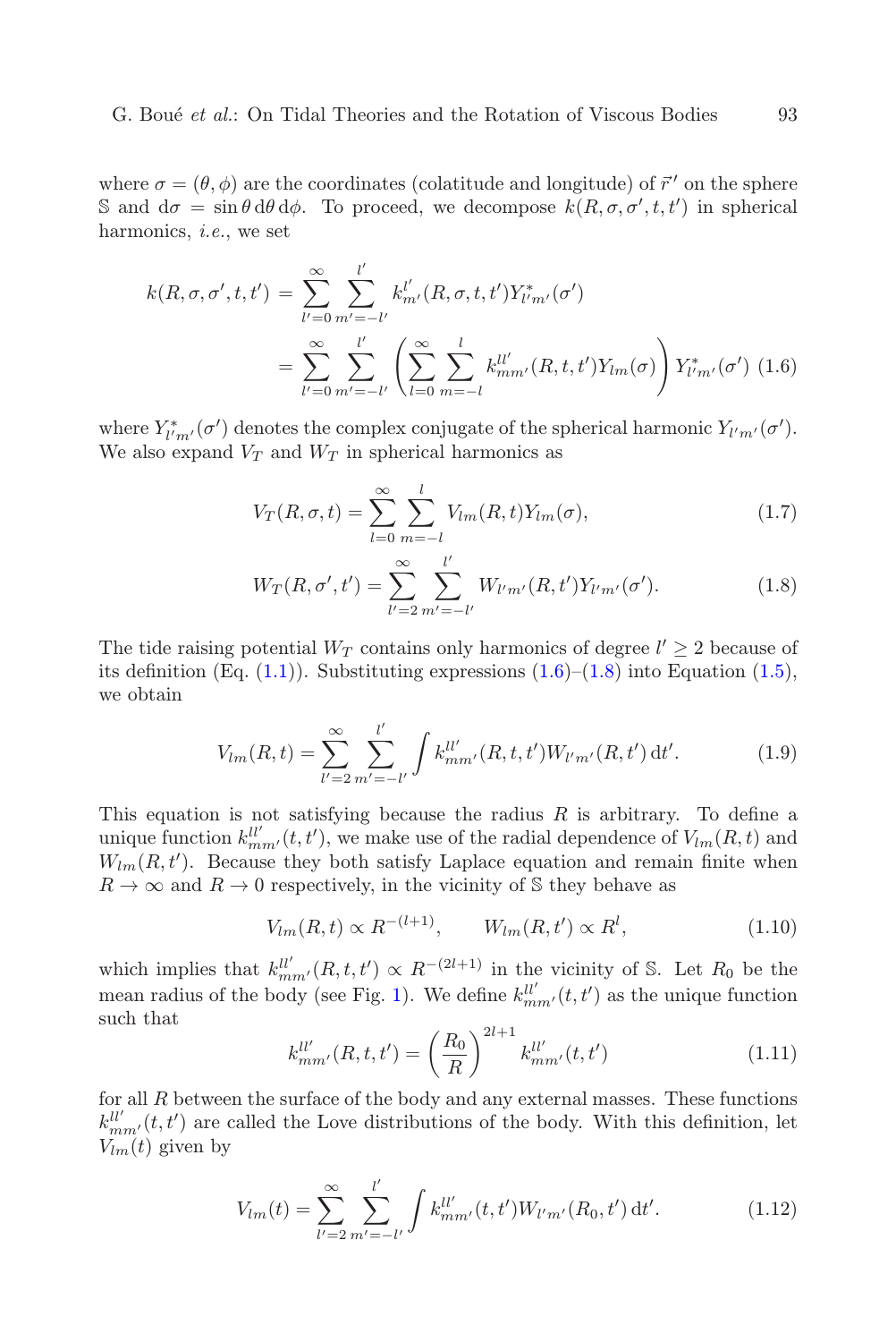#### 94 Astro Fluid 2016

It should be noted that  $V_{lm}(t)$  are not the spherical harmonic coefficients of the tidal potential at the radius  $R_0$  since the sphere S of radius  $R_0$  intersects the deformed body, and thus at this distance  $V_T(R_0, \sigma, t)$  does not satisfy Laplace equation. Nevertheless, by construction, for all  $r \geq R$ , we do have

$$
V_T(r, \sigma, t) = \sum_{l=0}^{\infty} \left(\frac{R_0}{r}\right)^{l+1} \sum_{m=-l}^{l} V_{lm}(t) Y_{lm}(\sigma).
$$
 (1.13)

Thus far, to obtain the Equation [\(1.12\)](#page-2-2), we only have assumed that the tidal response  $V_T$  is linear with respect to the perturbing potential  $W_T$ . We now add the hypothesis of invariance by translation in time which means that  $k_{mm'}^{ll'}(t,t') =$  $k_{mm'}^{ll'}(t+u,t'+u)$  for all u. This simplification is valid as long as we focus on short term evolutions compared to geological timescales. Let  $k_{mm'}^{ll'}(t) \equiv k_{mm'}^{ll'}(t,0)$ , choosing  $u = -t'$ , we get

$$
V_{lm}(t) = \sum_{l'=2}^{\infty} \sum_{m'= -l'}^{l'} \int k_{mm'}^{ll'} (t - t') W_{l'm'}(R_0, t') dt', \qquad (1.14)
$$

<span id="page-3-0"></span>which is a convolution product. Naturally,  $V_{lm}(t)$  should not depend on the values taken by the potential  $W_{l'm'}$  in the future  $t' > t$ , thus causality implies that  $k_{mm'}^{ll'}(t)$  vanishes for all  $t < 0$ . Equation [\(1.14\)](#page-3-0) remains quite complicated as it mixes all the spherical harmonic degrees and orders. To reduce the number of parameters of the tidal model, we have to make an additional assumption. In particular, if we assume that the body is isotropic without perturbation, the tidal deformation must not depend on the orientation of the reference frame as long as it is fixed to the body. In that case, Schur's Lemma implies that there exists functions  $k_l(t)$  such that

$$
k_{mm'}^{ll'}(t-t') = \delta_{ll'}\delta_{mm'}k_l(t-t') \tag{1.15}
$$

for all  $(l, l', m, m')$  and where  $\delta_{ij}$  is the Kronecker symbol equal to 1 if  $i = j$ , and 0 otherwise. Hence, with this hypothesis the tidal equation (Eq.  $(1.14)$ ) reads

$$
V_{lm}(t) = \int k_l(t - t')W_{lm}(R_0, t') dt'.
$$
 (1.16)

<span id="page-3-1"></span>We stress that the last approximation is not valid for the Earth where the equator defines a privileged plane. In this frame, it is necessary to consider different functions  $k_{lm}(t-t')$  to reproduce the evolution of the Earth spin axis, and in an arbitrary frame fixed to the planet all  $k_{lmm'}(t-t')$  are non zero.

In summary, the tidal equation  $(1.16)$  is valid for an incompressible body whenever the following three hypotheses hold true: 1) the body responds linearly to the excitation, 2) its structure is isotropic and 3) the evolution is short in comparison to geological timescales. In literature, Equation [\(1.16\)](#page-3-1) is often written in the Fourier domain

$$
\hat{V}_{lm}(\omega) = \hat{k}_l(\omega)\hat{W}_{lm}(R_0,\omega)
$$
\n(1.17)

where  $\hat{f}$  denotes the Fourier transform of  $f$ .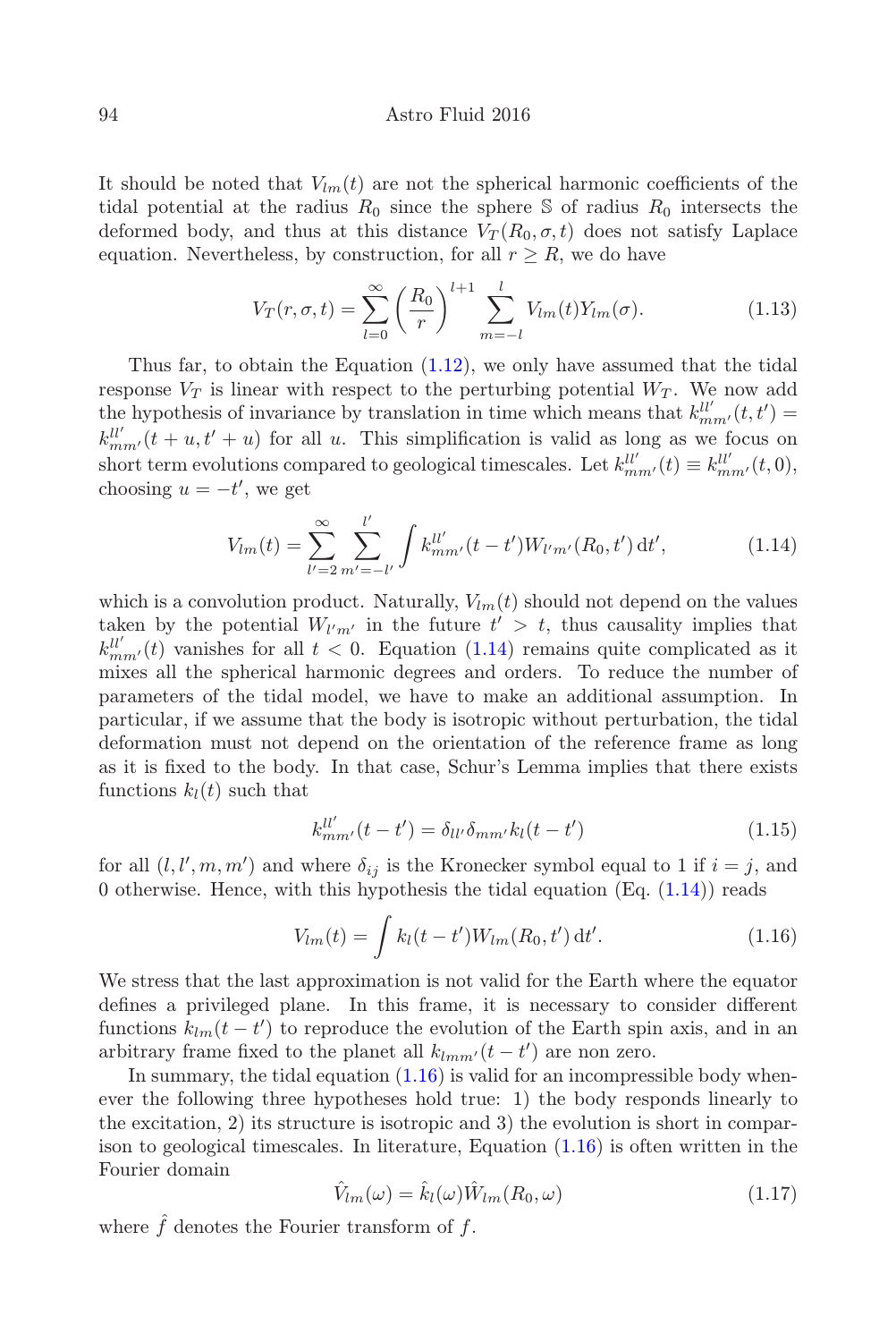

Fig. 2. Love distribution of the constant time lag model (a–b), of the viscous model (c–d), and of Efroimsky's rheology (e–f) plotted in the temporal domain (left column) and in the Fourier domain (right column).

## <span id="page-4-0"></span>2 Examples of rheology

Above, we determined the general form of the tidal equation (Eq.  $(1.16)$ ), but we did not discuss the expression of the Love functions  $k_l(t - t')$ . Causality implies that  $k_l(t-t') = 0$  for  $t' > t$ . Moreover, the deformable body must only have a limited memory of the past and thus  $k_l(t-t')$  must decrease to zero as  $t-t' \to \infty$ . The evolution of  $k_l(t-t')$  for  $t-t'$  between 0 and  $+\infty$  depends on the composition and rheology of the body. Below we detail different models.

## 2.1 Constant time lag

The constant time lag model, introduced by Singer [\(1968\)](#page-7-0), assumes that  $k_l(t-t')$ is a Dirac distribution  $\delta(t - t' - \Delta t)$  such that

$$
V_{lm}^{\text{Singer}}(t) = W_{lm}(R_0, t - \Delta t). \tag{2.1}
$$

This distribution is plotted in Figure [2a](#page-4-0). In the Fourier domain, as long as  $\omega$ remains small in comparison to  $2\pi/\Delta t$ , the imaginary part of  $\hat{k}_l(\omega)$ , which is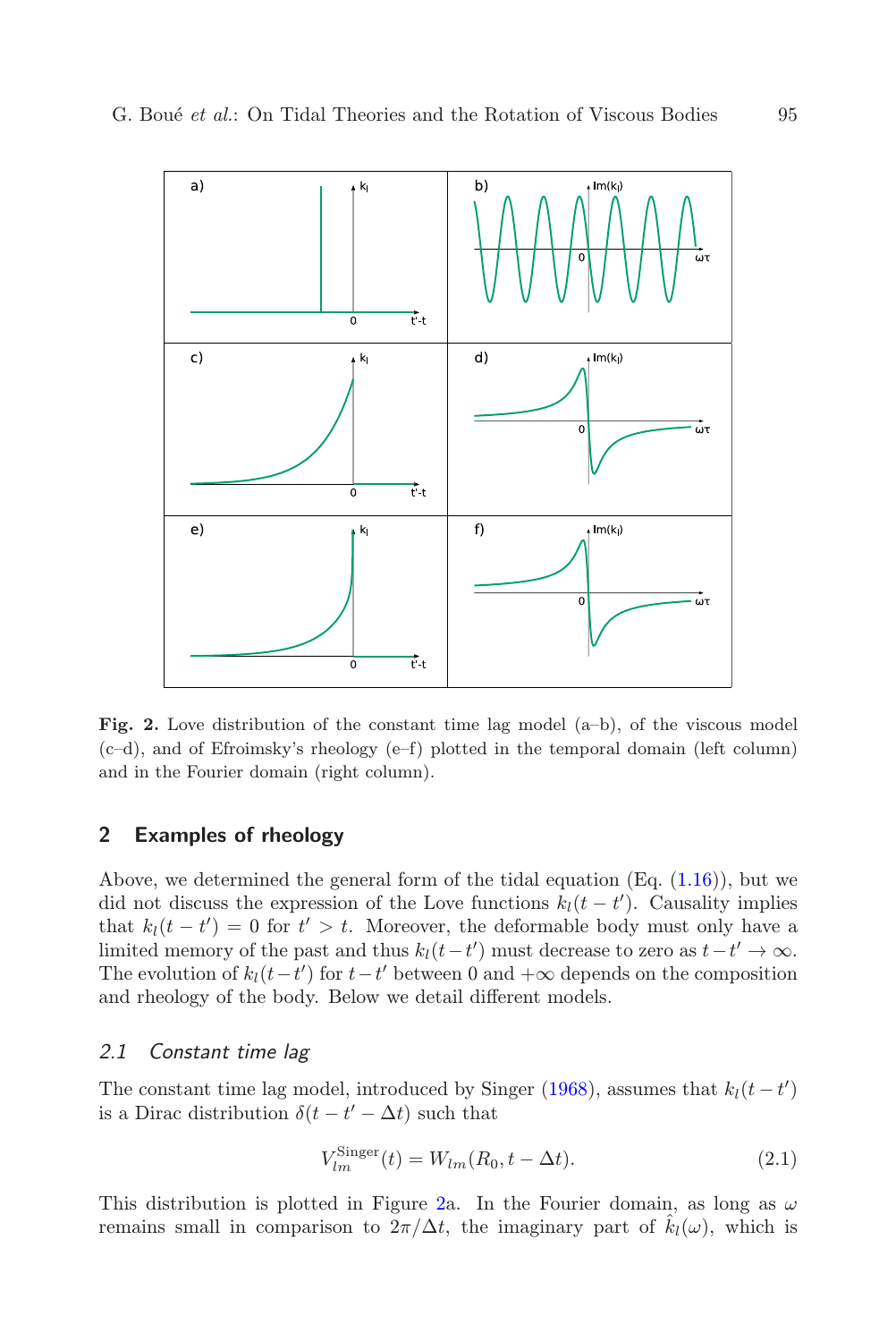proportional to the energy dissipated in tides, evolves linearly with  $\omega$ , and vanishes at  $\omega = 0$  (see Fig. [2b](#page-4-0)). This is expected as  $\omega = 0$  corresponds to a steady state where the deformation is permanent. There is thus no dissipation in that case. However, as shown in Figure [2b](#page-4-0), at large frequencies the imaginary part of  $\hat{k}_l(\omega)$ oscillates with a constant amplitude, meaning that very fast excitations are also able to dissipate energy. This is paradoxical because  $\Delta t$  represents the amount of time required by the body to get deformed, but in this model if the perturbing potential evolves on a shorter timescale, after  $\Delta t$  the body also gets deformed with the same timescale. This is a limitation of the model. A more realistic one should predict a decrease of dissipation as the perturbing frequency exceeds  $2\pi/\tau$  where  $\tau$  is the response timescale.

### <span id="page-5-0"></span>2.2 Viscous model

According to the viscous – or Newton fluid – model (e.g., Ferraz-Mello 2013), the memory of the body decreases exponentially with time (see Fig. [2c](#page-4-0)). We have

$$
V_{lm}^{\text{viscous}}(t) \propto \int_{-\infty}^{t} \exp\left(-\frac{t-t'}{\tau}\right) W_{lm}(R_0, t') dt'. \tag{2.2}
$$

This behaviour can be assimilated to a low-pass filter where the transfer function is of the form

$$
\hat{k}_l(\omega) = \frac{A}{1 + i\omega\tau}.
$$
\n(2.3)

Its imaginary part is represented in Figure [2d](#page-4-0). With this model we recover the linear evolution of the imaginary part of  $\hat{k}_l(\omega)$  at low frequency. Moreover, at high frequency the dissipation decreases to zero has expected. This model is thus qualitatively satisfying. Furthermore, this model can be put in the form of a differential equation

$$
V_{lm}^{\text{viscous}}(t) + \tau \dot{V}_{lm}^{\text{viscous}}(t) = AW_{lm}(R_0, t)
$$
\n(2.4)

which is very convenient to simulate systems of high eccentricities or with transient perturbations. The viscoelastic – or Maxwell – model is very similar. The memory of the body also decreases exponentially, but a Dirac distribution  $\delta(t-t')$  is added to account for the instantaneous elastic response  $(e.g.,$  Correia  $et al. 2014)$  $et al. 2014)$ .

### 2.3 Efroimsky rheology

This model has been developed for terrestrial bodies like Earths and super-Earths by Efroimsky [\(2012\)](#page-7-2). At low frequency, it assumes that these planets behave like a viscoelastic body with a smooth transition to higher frequency where the rheology is that of Andrade accounting for more dissipation. The model is naturally written in the Fourier domain

$$
\hat{V}_{lm}^{\text{Efroimsky}}(\omega) = A \frac{1 + B(i\omega\tau)^{-\alpha} + (i\omega\tau)^{-1}}{C + B(i\omega\tau)^{-\alpha} + (i\omega\tau)^{-1}} \hat{W}_{lm}(R_0, \omega)
$$
\n(2.5)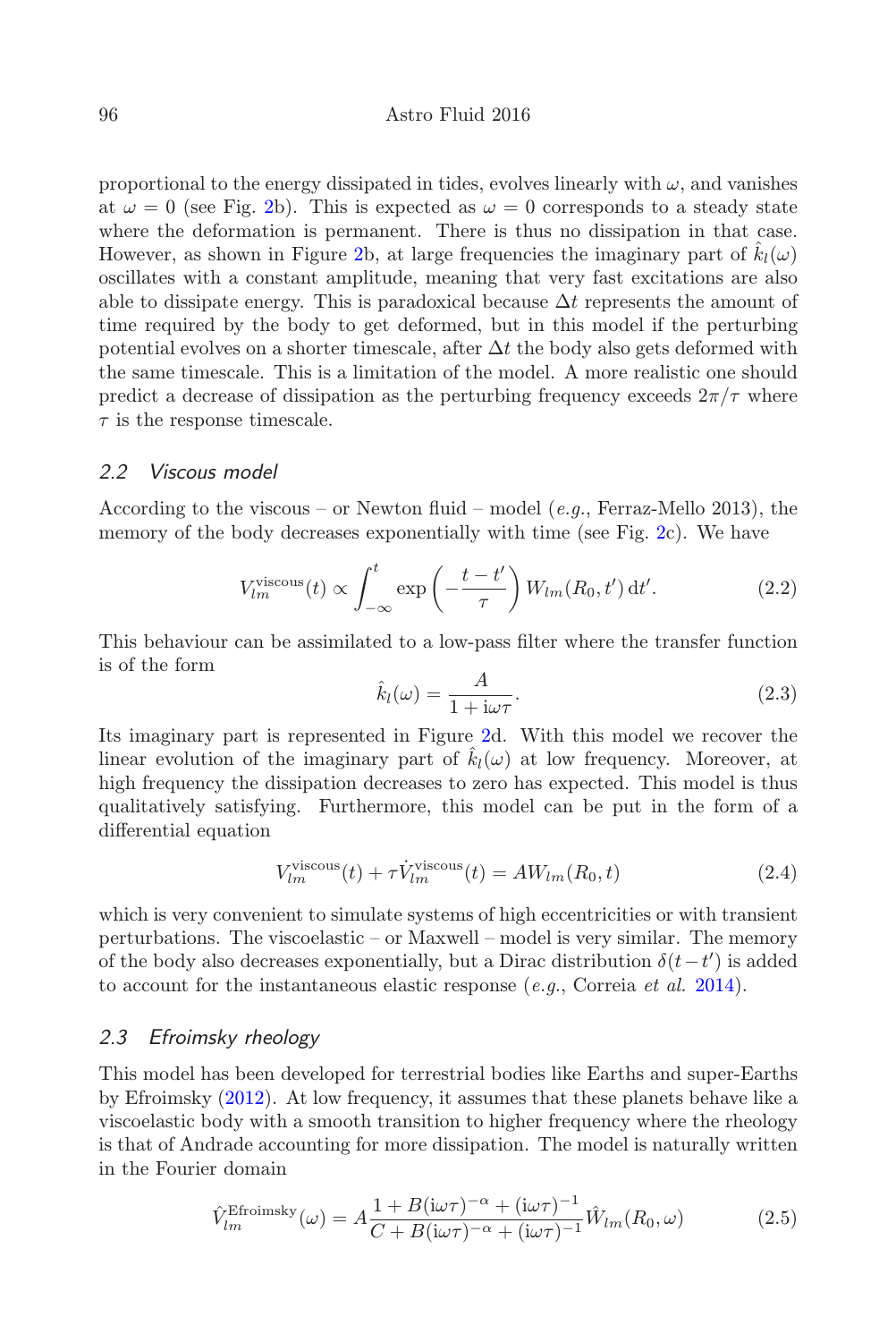

<span id="page-6-0"></span>Fig. 3. Evolution of the spin axis of a short period planet for different eccentricities  $e$ and viscous timescales  $\tau_2$ . The obliquity  $\theta$  is displayed in the y-axis as a function of spin rate  $\omega$  in unit of the orbital mean motion n. Dashed curved are the solutions of averaged equations, while solid curves are obtained by numerical integration of the instantaneous equations of motion.

where B decreases exponentially when  $\omega$  goes below the transition frequency. This model, plotted in Figure [2f](#page-4-0), has the same qualitative characteristics as the viscous model except that the energy dissipation at high frequency decreases with a different power law. Note that the evolution provided in Figure [2e](#page-4-0) has been obtained numerically because there is no simple analytical expression in the time domain.

#### 3 Application

To illustrate the importance of tides, we analyse the rotation behaviour of a short period planet deformed by its star. This study is taken from (Boué  $et \ al.$  [2016\)](#page-7-3) where more details can be found. We assume that the planet satisfies the three hypotheses leading to the equation of tides (Eq. [1.16\)](#page-3-1) and that its rheology is